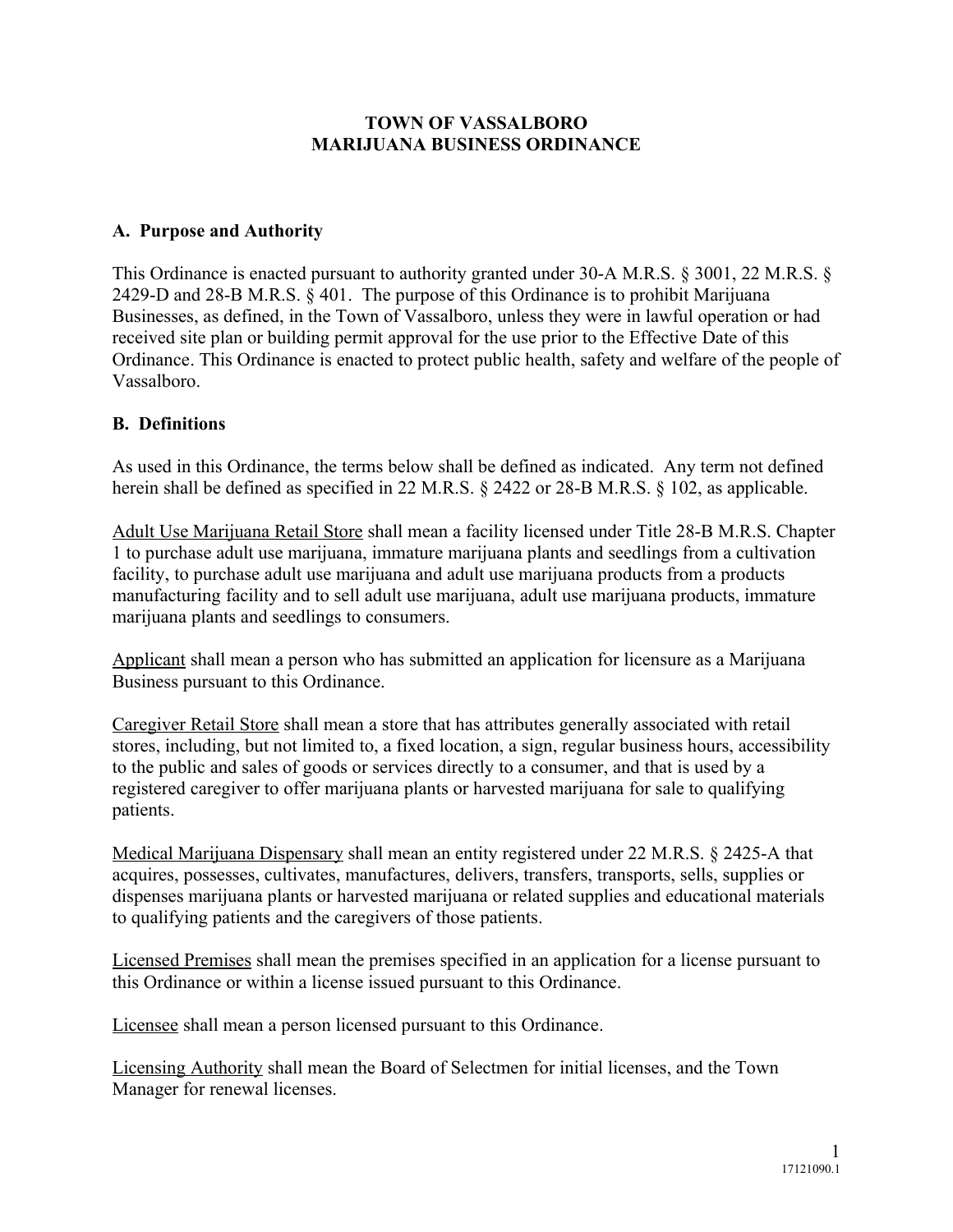Marijuana Business shall include a Marijuana Cultivation Facility, Marijuana Products Manufacturing Facility, Adult Use Marijuana Retail Store, Caregiver Retail Store, Marijuana Testing Facility, or Medical Marijuana Dispensary.

Marijuana Cultivation Facility shall mean a facility used to purchase marijuana plants and seeds from other cultivation facilities; to cultivate, prepare and package marijuana; to sell marijuana to products manufacturing facilities, stores and other cultivation facilities; and to sell marijuana plants and seeds to other cultivation facilities and immature marijuana plants and seedlings to marijuana stores. It shall not include a facility used for cultivation of marijuana for personal use pursuant to 28-B M.R.S. § 1502, or an area of less than 1,000 square feet used for cultivation of medical marijuana by a Caregiver or Qualifying Patient pursuant to 22 M.R.S. § 2423-A. A Marijuana Cultivation Facility license shall be required for the owner or operator of the facility as well as any person who, by lease, partial ownership or other arrangement with the owner/operator, cultivates any amount of marijuana within the Marijuana Cultivation Facility.

Marijuana Manufacturing Facility shall mean (1) a registered tier 1 or tier 2 manufacturing facility or a person authorized to engage in medical marijuana extraction pursuant to 22 M.R.S. § 2423-F; or (2) a facility licensed under 28-B M.R.S. § 201(3) to purchase adult use marijuana from a cultivation facility or another products manufacturing facility, to manufacture, label and package marijuana and marijuana products, and to sell marijuana and marijuana products to marijuana stores and to other products manufacturing facilities.

Marijuana Testing Facility shall mean a public or private laboratory that is authorized and accredited in accordance with state law for the research and analysis of marijuana, marijuana products or other substances for contaminants, safety or potency.

Owner shall mean a person whose beneficial interest in a Marijuana Business is such that the person bears risk of loss other than as an insurer, has an opportunity to gain profit from the operation or sale of the Marijuana Business and/or has a controlling interest in the Marijuana Business.

Person shall mean a natural person, partnership, association, company, corporation, limited liability company or organization, or a manager, agent, owner, director, servant, officer or employee thereof. "Person" does not include any governmental organization.

Premises shall mean the physical location at which a Marijuana Business is to conduct its business.

State License shall mean any license issued by the State Licensing Authority.

State Licensing Authority shall mean the authority created or designated by the State for the purpose of regulating and controlling licensing of Marijuana Businesses.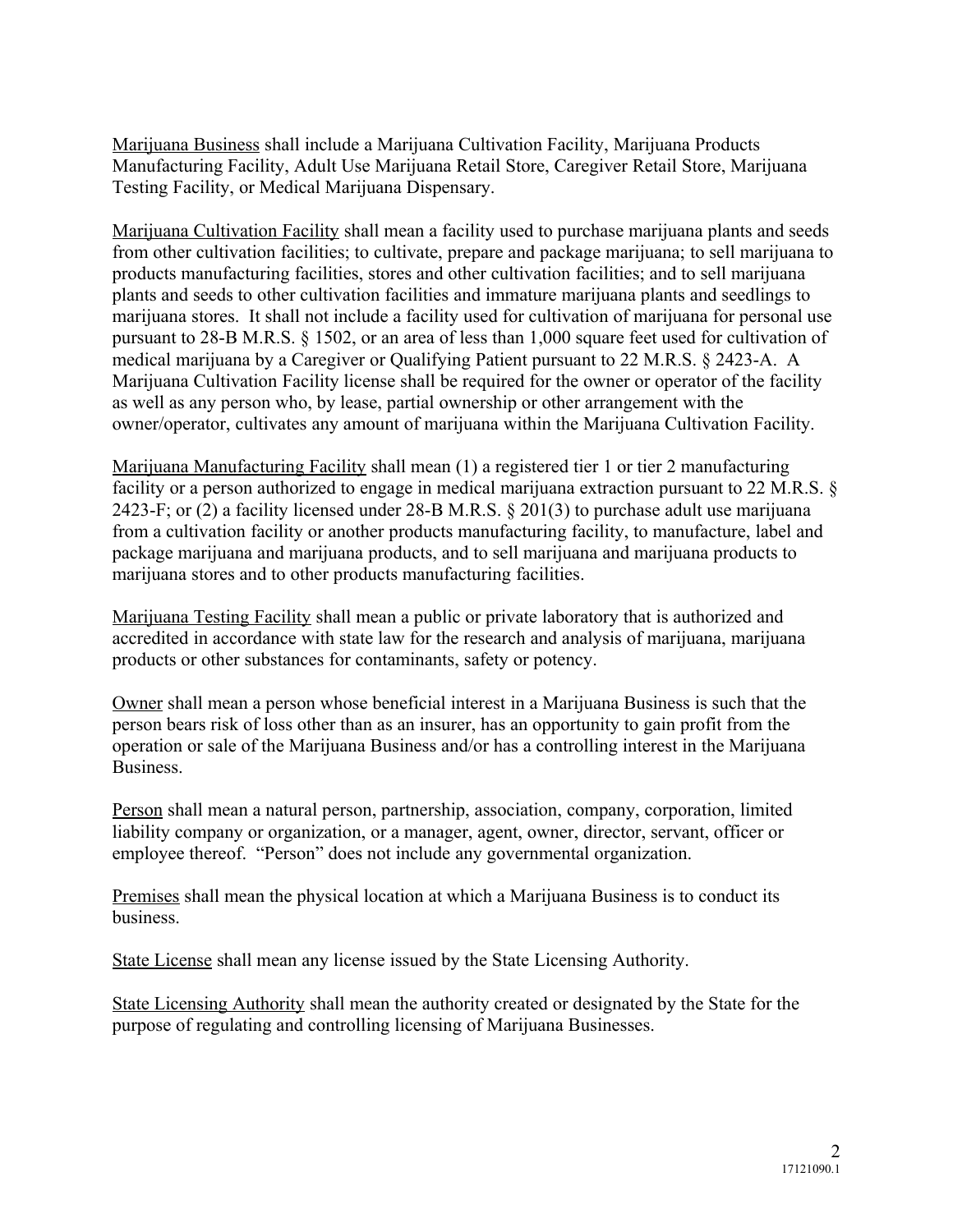## **C. Prohibition of Marijuana Businesses**

Marijuana Businesses shall be prohibited in the Town of Vassalboro unless they were in lawful operation or had received site plan or building permit approval for the use prior to the Effective Date of this Ordinance.

#### **D. License Requirement**

Effective upon enactment of this Ordinance, any Marijuana Business permitted in the Town by virtue of the fact that it was in operation or held municipal approval prior to the Effective Date shall not begin or continue operations unless it has received and is in possession of a license issued pursuant to this Ordinance. An application for licensure shall be submitted to the Town within 60 days following the adoption of this Ordinance.

#### **E. Licensing Procedures**

(1) All license applications shall be submitted to the Town Manager in writing using a form prepared by the Town for the purpose and must include all information required by this Ordinance and by the form.

(2) Prior to action on a license application, the Town Manager shall give public notice of the application by publication in a newspaper of general circulation in the Town of Vassalboro at least seven (7) days prior to action.

(3) The Town Manager or designee shall be responsible for the initial investigation of the application to ensure compliance with the requirements of this Article and to obtain recommendations from other Town officials as required.

(4) No license shall be granted until the Code Enforcement Officer, Fire Chief and Police Chief have each made positive recommendations regarding the Applicant's ability to comply with this Ordinance or any other applicable Town ordinance or state or federal law enforced by such officials. The Code Enforcement Officer shall also ensure that Fire Marshal review, where appropriate, is made and a report presented to the Town Manager. The Town Manager shall provide a copy of the license application to each official along with a form upon which the official shall note his or her findings and conclusions, as well as any recommended conditions of approval.

(5) The Licensing Authority may include any conditions of approval recommended by reviewing officials, as well as any other reasonable conditions deemed in their discretion to be warranted, on the issued license. Failure of any Licensee to comply with such conditions shall be considered a violation of the license and of this Ordinance.

(6) Any Town official with authority to make recommendations under or enforce this or other municipal ordinances or state laws regarding Marijuana Businesses shall have authority to enter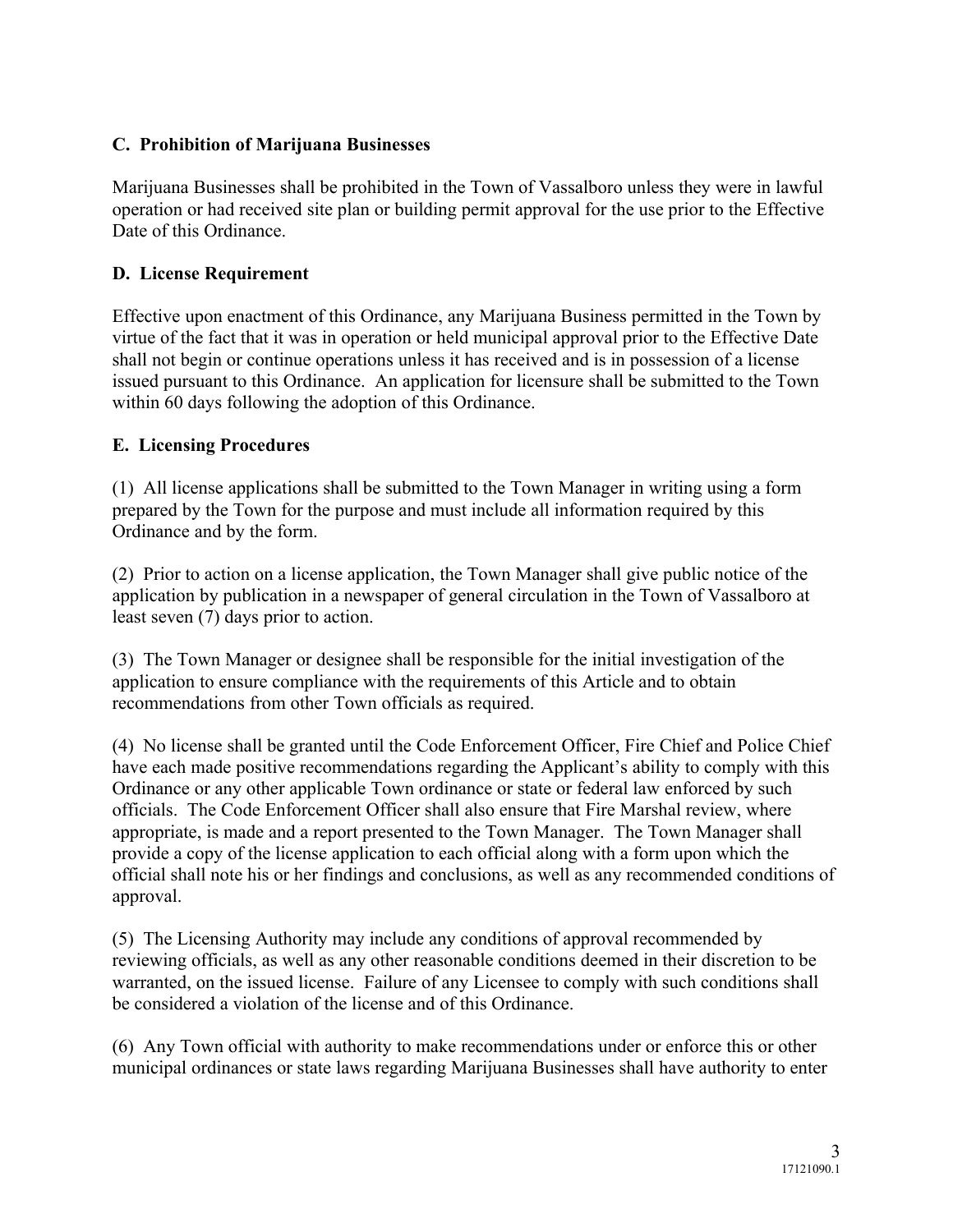the premises of an Applicant or Licensee without notice to make any inspection reasonably necessary to ensure compliance.

(7) An Applicant wishing to appeal a denial or issuance of a renewal license by the Town Manager may do so by filing an appeal with the Board of Selectmen. The Board of Selectmen shall consider the permit on a *de novo* basis and shall have authority to grant or deny the license or to add or remove conditions of approval in its discretion. An applicant wishing to appeal the Board of Selectmen's denial or issuance of a license may do so by filing an appeal in Superior Court.

## **F. Application Submission Requirements**

Each applicant for a Marijuana Business license shall complete and file an application on the form provided by the Town Manager, together with an applicable license fee as set by order of the Board of Selectmen which may be adopted and amended from time to time without need for town meeting approval. If two or more Marijuana Businesses are to be located on a single Premises, the Applicant shall pay the application fee for each type of business. If the Town Manager determines that a submitted application is not complete, he or she shall notify the applicant within ten (10) business days of the additional information required to process the application. If such additional information is not submitted within thirty (30) days of the Town Manager's request, the application may be denied. Failure of the Town Manager to provide notice under this section does not relieve an Applicant from its duty to submit a complete application.

The following supporting materials shall be provided with the application:

(1) Evidence that the Marijuana Business was in operation or held municipal site plan or building permit approval for the use prior to the Effective Date of this Ordinance.

(2) A copy of the Applicant's State License application and supporting documentation, as submitted to the State Licensing Authority.

(3) Evidence of all State approvals or conditional approvals required to operate the Marijuana Business, including, but not limited to, a State License as defined by this Ordinance, caregiver registration, or a State health license. If conditional approval has not yet been received by the State at the time of application, the Town License shall remain pending until evidence of conditional approval is received.

(4) If not included in the Applicant's State License application, attested copies any articles of incorporation, bylaws, operating agreement, partnership agreement or articles of association that govern the entity that will own and/or operate the Marijuana Business.

(5) If not included in the Applicant's State License application, an affidavit that identifies all owners, officers, members, managers or partners of the Applicant, their ownership interests, and their places of residence at the time of the application and for the immediately preceding three (3) years.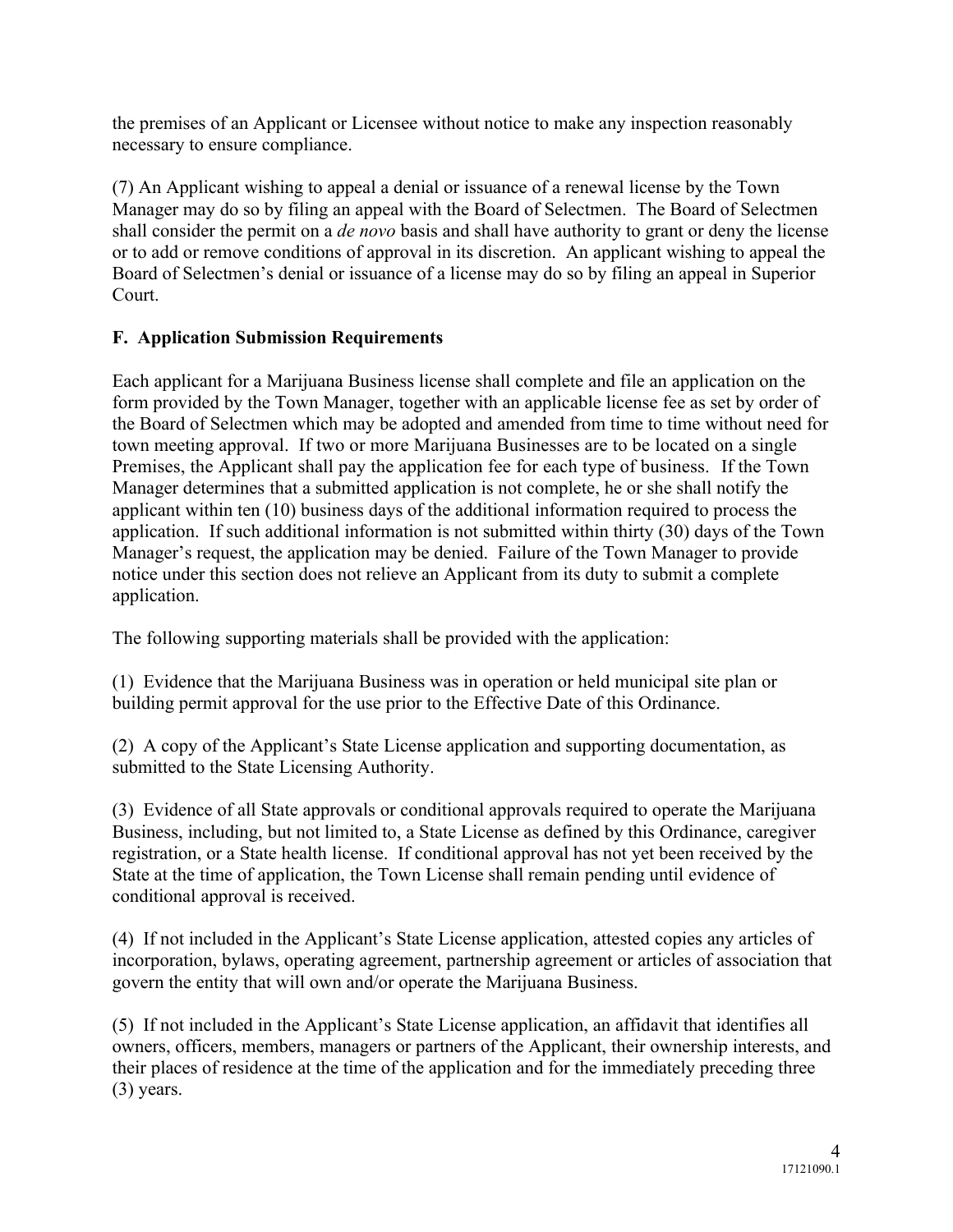(6) A release for each Applicant and for each officer, owner, member, manager or partner of the Applicant seeking a license allowing the Town of Vassalboro or its officials to obtain criminal records and other background information related to the individual.

(7) Evidence of all land use approvals or conditional land use approvals required to operate the Marijuana Business, including, but not limited to building permit, site plan approval or certificate of occupancy. A license under this Ordinance does not take the place of any permit or approval required under the Site Review Ordinance, Building Permit Ordinance, or any other applicable local ordinance.

(8) Evidence of all other state or local approvals or conditional approvals required to operate the Marijuana Business.

(9) A description of the premises for which the license is sought, including a sketch plan showing the location of the Premises on the property and a floor plan of any building(s).

(10) Certification from a licensed Master Electrician indicating the electrical system of the Premises is adequate for the use being proposed. That use shall be clearly outlined in detail so that the Master Electrician's certification is easy to understand.

## **G. License Term and Renewal**

Each license issued under this Ordinance shall be valid for a period expiring on December 31 of the year following the year of issuance. Applications for renewal licenses shall be submitted at least 90 days prior to expiration of the existing term. Any Licensee who fails to submit a renewal application by the applicable deadline shall not have authority to operate the Marijuana Business after the expiration date and until a license is granted. A late fee shall apply as set by the Board of Selectmen.

## **H. Special Requirements for Multiple Caregiver Cultivation Facilities**

Multiple Caregiver facilities. Where the owner/operator of a Marijuana Cultivation Facility will sell, lease or license space within the facility to multiple individuals, both the owner/operator of the Marijuana Cultivation Facility and each individual maintaining growing space within the Marijuana Cultivation Facility shall be required to obtain licensure as a Marijuana Cultivation Facility pursuant to this Ordinance. The owner/operator of the Marijuana Cultivation Facility and any individual maintaining growing space shall be jointly and severally responsible for ensuring the Facility's ongoing compliance with the standards of this Ordinance.

#### **I. Denial, Suspension or Revocation of a License**

In reviewing license applications, the Licensing Authority and any consulting Town official may consider the approval standards under this Ordinance as well as other applicable local, state or federal laws and, for license renewals, the Licensee's record of compliance with the same. The Licensing Authority may attach to any license conditions as necessary to address previous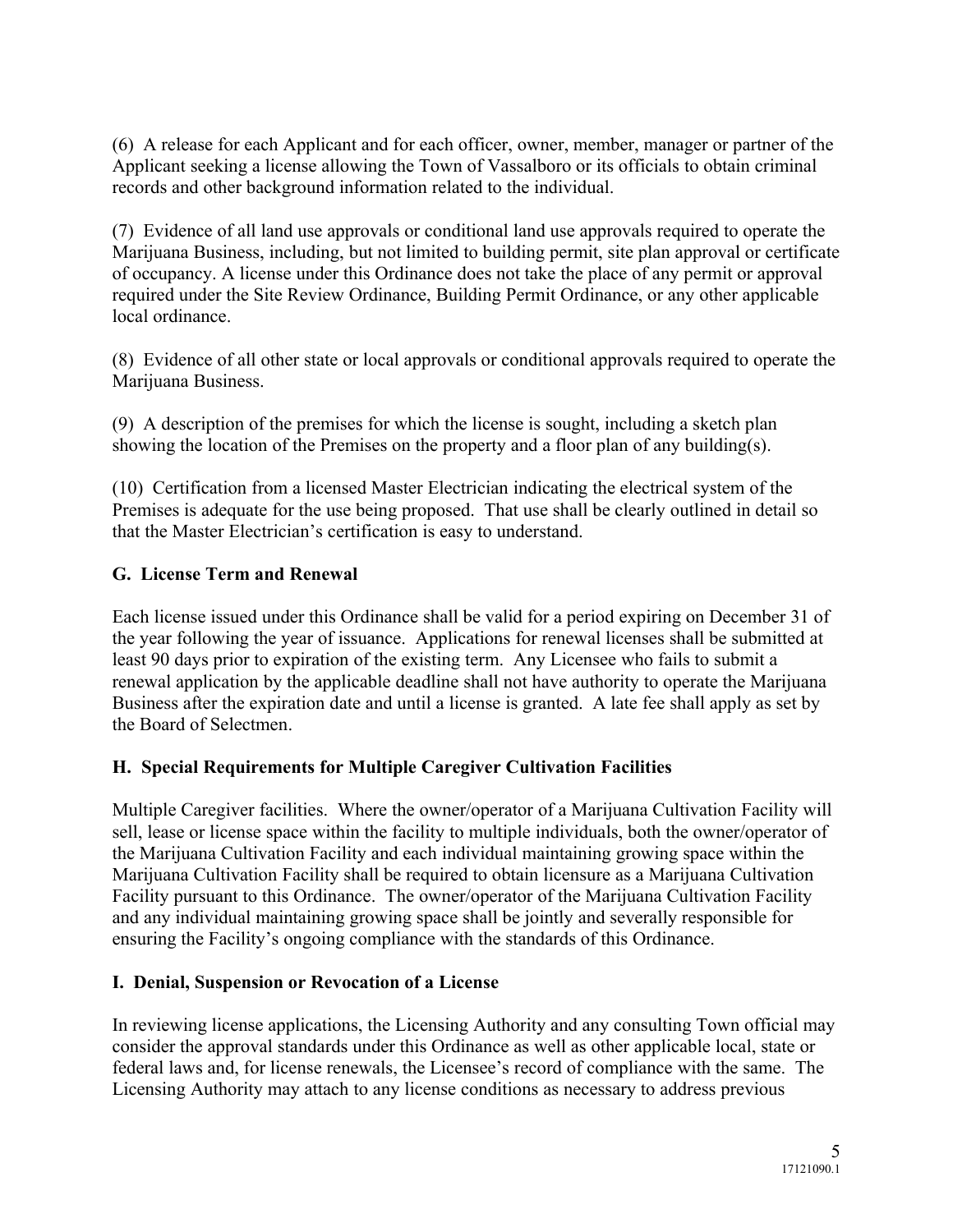violations or documented complaints, or to ensure compliance with the requirements of this Ordinance.

A license application for a Marijuana Business shall be denied by the Licensing Authority, and an existing license may be suspended or revoked by the Board of Selectmen, after notice and hearing, if the Applicant, Licensee, or any Owner of the applicant or Licensee:

i. Fails to meet the requirements of this Ordinance or of any condition attached to the license.

ii. Is not at least twenty-one years of age.

iii. Has had a license for a Marijuana Business revoked by the Town or by the State.

iv. Has a record of violations and/or documented complaints demonstrating lack of ability to responsibly and lawfully operate the Marijuana Business.

v. Has not acquired all necessary state and local approvals prior to issuance of the license.

vi. Has been convicted of a criminal violation arising out of operation of a Marijuana Business.

vii. Has provided false or misleading application in connection with the license application.

#### **J. Approval and Operating Requirements**

In order to obtain a license pursuant to this Ordinance, the Licensee shall demonstrate to the Licensing Authority and all reviewing officials that the following requirements will be met. The Licensee shall comply with each of these requirements during the term of the license:

(1) Display of License. The current License shall be displayed at all times in a conspicuous location within the Premises.

(2) All licensed Premises shall be fixed, permanent locations. Licensees shall not be permitted to operate Marijuana Businesses in other than the licensed Premises, such as at farmer's markets, farm stands or kiosks.

(3) Location. Marijuana Businesses shall not locate within 1,000 feet of a public or private school, state-licensed daycare of any size, or occupied residence not owned or controlled by the Applicant or owner of the Premises, measured from the exterior of the building housing the Marijuana Business to the property line of the protected use. Any Marijuana Business which was in operation or received site plan or building permit approval prior to the Effective Date of this Ordinance and which does not comply with this location requirement shall not be permitted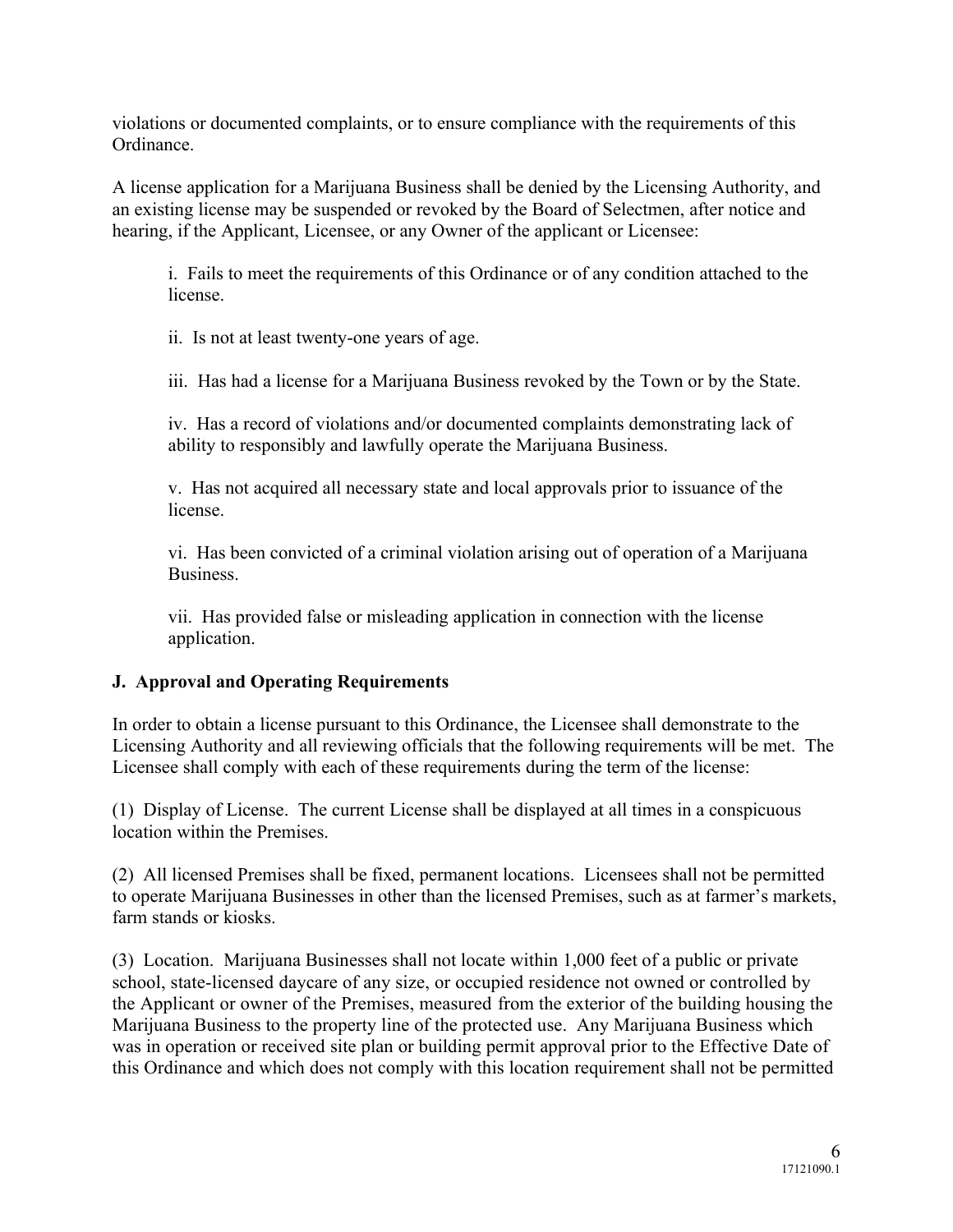to expand its use in footprint, volume (e.g. amount of canopy), traffic or any other measurable way beyond levels in existence as of the Effective Date.

(3) Safety and Security.

(a) The licensed Premises shall have lockable doors and windows and shall be served by an alarm system which includes automatic notification to the Kennebec County Sheriff's office.

(b) The licensed Premises shall have video surveillance capable of covering the exterior and interior of the facility. The video surveillance system shall be operated with continuous recording twenty-four hours per day, seven days per week and video shall be retained for a minimum duration of thirty (30) days. Such records shall be made available to law enforcement agencies when investigating a criminal complaint.

(c) The licensed Premises shall have exterior spot lights with motion sensors covering the full perimeter of the building(s).

(4) Ventilation

(a) The licensed Premises shall comply with all odor and air pollution standards established by state law or town ordinance.

(b) All Marijuana Businesses shall have an odor mitigation system installed that is sufficient to ensure that no odor of marijuana is detectible beyond the area controlled by the business, whether that be a lease or owned area that is a portion or all of a recorded parcel of land. The Code Enforcement Officer may request certification by a Maine licensed engineer that the odor control system is sufficient for these purposes.

(5) Loitering. The Licensee and all agents or employees shall make adequate provisions to prevent patrons or other persons from loitering on the Premises. It shall be the Licensee's obligation to ensure that anyone found to be loitering or using marijuana or marijuana products in the parking lot or other outdoor areas of a licensed Premises is ordered to leave.

(6) Waste. The Licensed Premises shall provide adequate disposal of solid and liquid waste to prevent diversion of marijuana or marijuana products, and to prevent contamination of land, water and sewer.

(7) A Marijuana Business shall meet all operating and other requirements of state and local law. To the extent the State of Maine has adopted or adopts in the future any law or regulation governing Marijuana Businesses that conflicts in any way with the provisions of this Ordinance, the more restrictive shall control.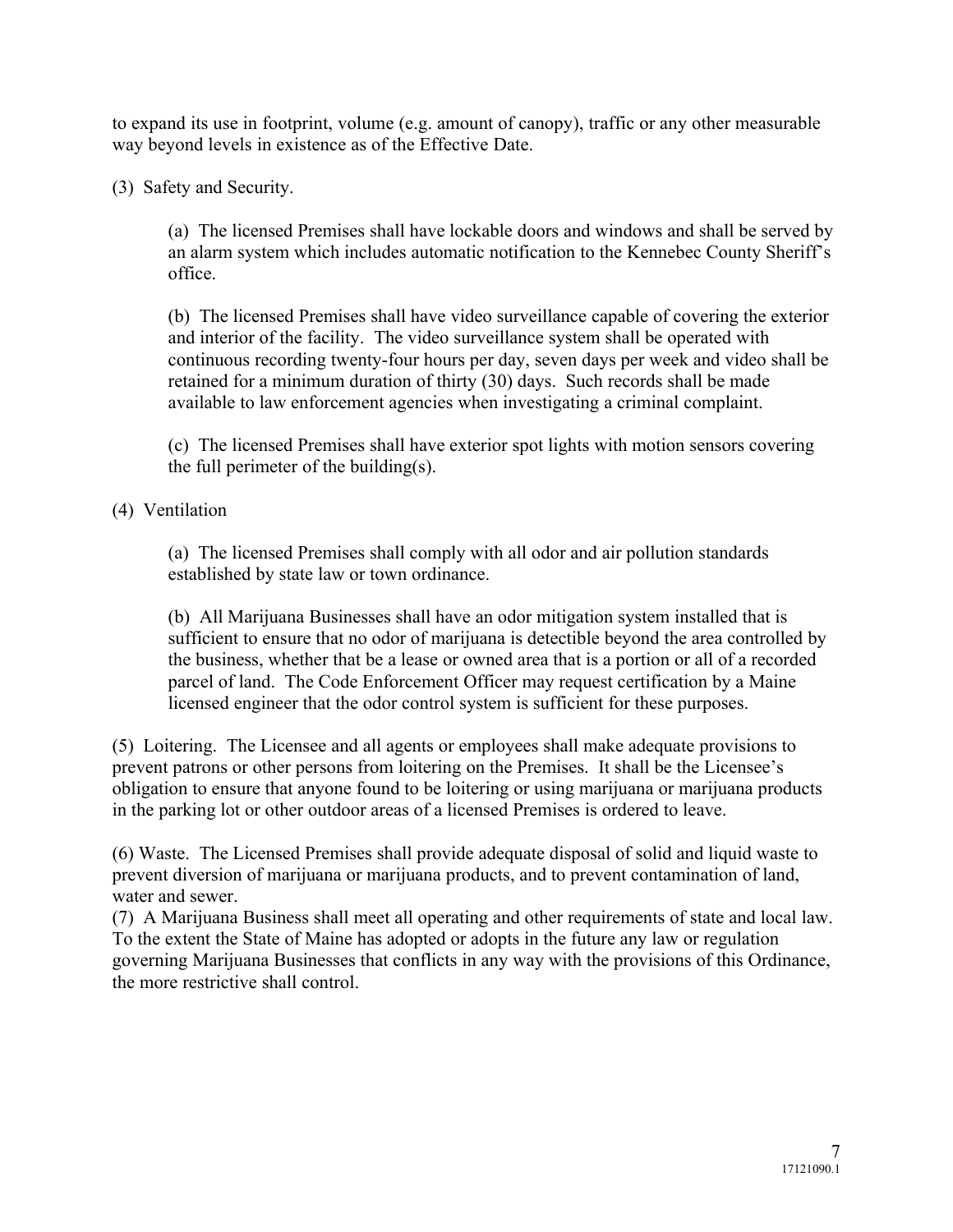## **K. Forfeiture of License**

A Marijuana Business License and any vested rights to continue operation of a Marijuana Business shall be forfeited if the Marijuana Business:

- (1) Fails to obtain a new license prior to expiration of an existing license; or
- (2) Does not make an active use of the licensed Marijuana Business for a period exceeding six (6) consecutive months, except that the Licensing Authority may, upon written request from the Licensee, allow for a suspension of use of up to one year if the suspension in use is caused by damage to the Licensed Premises, renovation, repair, active attempts to sell the Licensed Premises as a turnkey Marijuana Business, or other bona fide circumstances out of the Licensee's control.

## **L. Change of Business Type; Transfer of Ownership; Change of Location**

A Marijuana Business which is permitted by this Ordinance by virtue of its operation or receipt of site plan or building permit approval prior to the Effective Date shall not be permitted to change to any other type of Marijuana Business. Any change in the majority ownership of a Marijuana Business shall require a new license. Licenses are limited to the location for which they are issued and shall not be transferable to a different location.

## **M. Effective Date**

Notwithstanding the provisions of Title 1 M.R.S. § 302 the Effective Date of this Ordinance shall be February 18, 2021, the date on which it was proposed by the Board of Selectmen. Only Marijuana Businesses which were in lawful existence and/or held final site plan or building permit approval for the use as of the Effective Date shall be entitled to seek licensure under this Ordinance or to operate within the Town of Vassalboro.

#### **N. Severability**

The provisions of this Ordinance are severable, and if any provision shall be declared to be invalid or void, the remaining provisions shall not be affected and shall remain in full force and effect.

#### **O. Other Laws**

Except as otherwise specifically provided herein, this Ordinance incorporates the requirements and procedures set forth in the Maine Marijuana Legalization Act, 28 M.R.S. Ch. 1, and the Medical Use of Marijuana Act, 22 M.R.S. Ch. 558-C, as may be amended. In the event of a conflict between the provisions of this Ordinance and the provisions of said Act or any other applicable state or local law or regulation, the more restrictive provision shall control.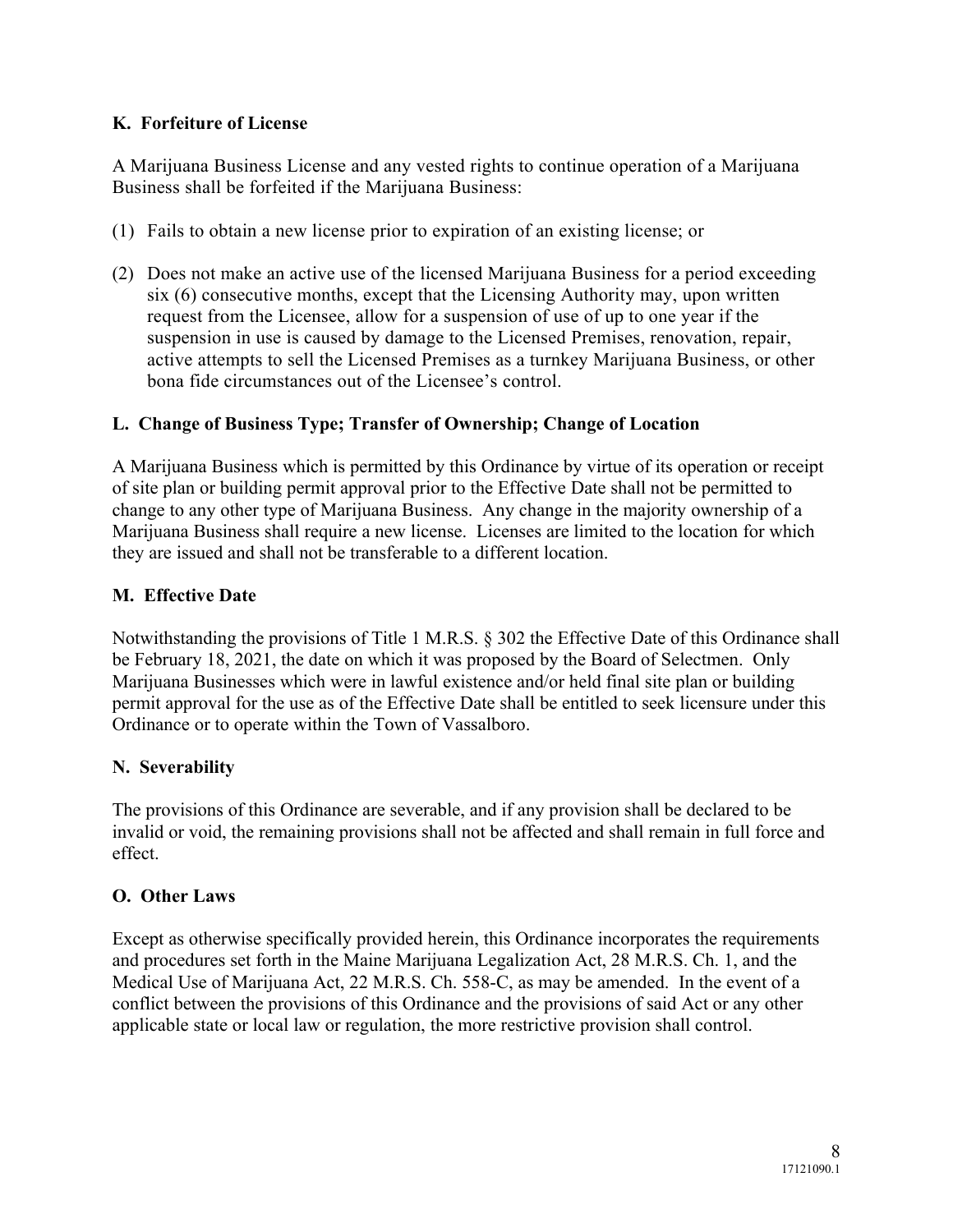## **P. Enforcement and Violations**

This Ordinance shall be enforced by the Code Enforcement Officer. Violations of any provision of this Ordinance shall be prosecuted in accordance with 30-A M.R.S.A. § 4452, with penalties of \$100 to \$2,500 to be assessed per day according to the severity of the violation. The Town shall also be awarded its reasonable attorney fees and costs related to any prosecution. In addition, the violator shall be subject to suspension or revocation of its license, as well as injunctive relief as appropriate.

## **Q. Repeal of Prior Ordinance**

Upon enactment of this Ordinance, the Town of Vassalboro Ordinance Prohibiting Retail Marijuana Establishments shall automatically be repealed.